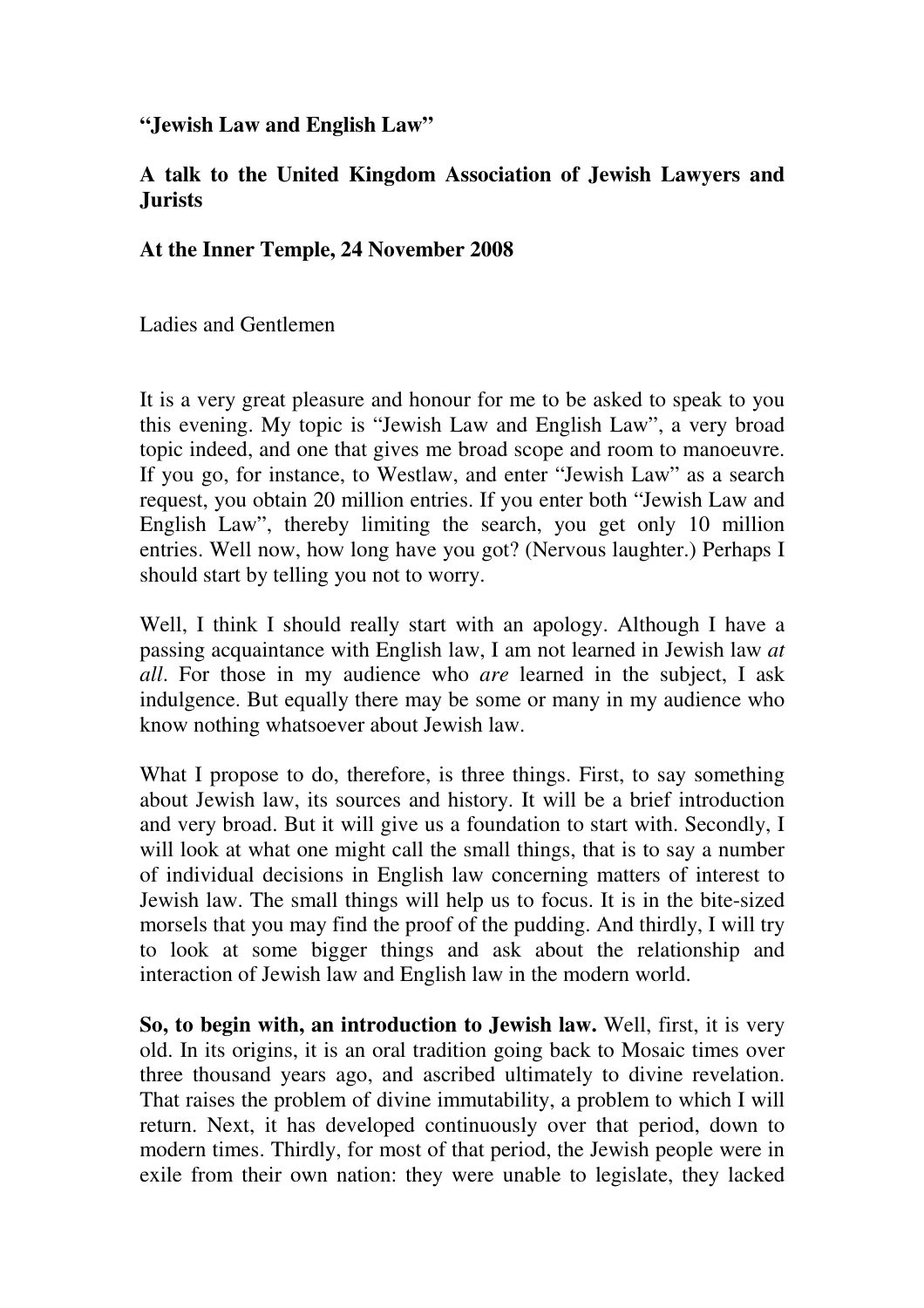secular power; their law was essentially an exercise in democratic consent, but in the hands of scholars and rabbis (a word which means teachers) from whom emerged jurists and judges. Fourthly, Jewish law is both national and transnational. It is national, because it is the law of the Jewish people; but it is transnational in that the Jewish people were spread over all the nations of the earth, and were influenced by the societies of the world. And their safety, or lack of it, depended on their host nations.

What are the sources of Jewish law? In historical order: divine revelation, the oral tradition, the scriptural writings, of which first and foremost is the Torah (one of the many Jewish words for Law), which we know as the first five books of the Hebrew Testament, then, but of less importance, other scriptural writings such as the Prophets; then the exegesis and interpretation which starts with the Midrash and continues with the Mishnah, which we might think of as the first Corpus Juris of Jewish law, and then with the Talmud, of which there are two main versions, the Jerusalem and Babylonian Talmuds, which we might think of as commentaries and expositions of Jewish law. We have now arrived at about 500 AD. During the post-Talmudic period down to modern times, you find a development of a vast common law based on individual decisions, known as *responsa*, which derive from the answers given to formal written questions posed to rabbinic scholars. The influence of such *responsa* depends on the reputation of the individual author. Authority depends on reputation and numbers. The majority view prevails, but of course some minorities are more influential than others.

What is the content of Jewish law? What is being referred to by the expression Jewish law? In its broadest form, described as *halakhah*, you find both the laws applicable between man and God and those applicable between man and man. And if you consider the Ten Commandments, you will find there not one, nor two, but three types of normative expression. There are the laws that regulate the relations between man and God, such as the first four commandments, including the commandment in respect of keeping the Sabbath day. There are also the laws that regulate the relations between man and man, such as the laws against murder and theft. But there are also the commandments that are really expressions of normative rules of morality, rather than strictly of law, such as the command to love one's parents and the prohibition on covetousness. As time has passed, however, these three bodies of law or normative rules have been distinguished, so that one may speak of religious and ritual law, or of civil and criminal law, or of guidelines of morality. Despite these distinctions, however, there has also been mutual interaction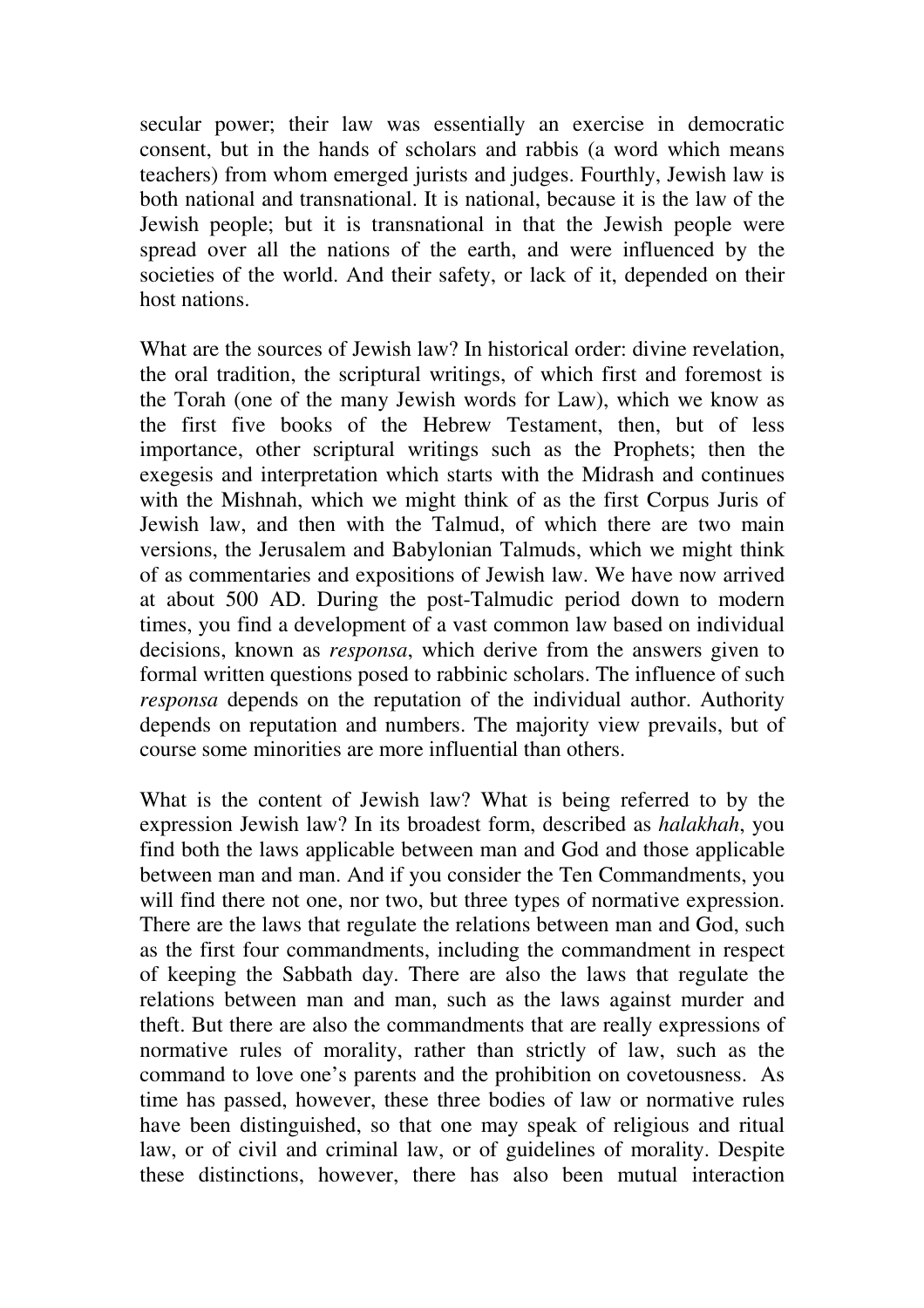between the three, so that one can say that Law has been the life of religion and morality and vice versa. And so, because their religion and ethical precepts as well as ordinary laws have been expressed in legal terms, Jews have learned to think in normative terms and in terms of law.

This interaction is stressed in certain key passages of the Torah: as for instance where God is likened to the judge of all mankind and yet challenged by Abraham to do right; or where in the great chapter of Leviticus 19 we are told: "You shall do no unrighteousness in justice"; or in Deuteronomy 16, where we are told: "Justice, justice shall you pursue"; or in Deuteronomy 10, where justice is linked with two great themes of the Torah, the welfare of the poor and love of the stranger, in these words: "He executes justice for the fatherless and the widow, and loves the stranger, for you were strangers in the land of Egypt."

Law does not of course exist in a vacuum, but in the pages of history. In terms of history, I would refer to 597 BC, when, with the capture of Jerusalem and the destruction of the First Temple, the Jews of ancient Israel were carried into exile in Babylon. At that critical point, which might have been the end of the Jews as a people and the end of Judaism as a religion, two acts of great wisdom occurred. The first, was that the Jewish leaders turned to their scholars to found academies of Jewish learning. Bereft of a home, the Jews turned inwards to their law and their religion, which in a sense was all one. They turned to scholarship, to analysis, to interpretation, and to education. It became an obligation to teach, and to study. The second act of great wisdom was the profound advice of Jeremiah, the prophet of the exile, when he said: "Seek the welfare of the city to which you have been carried and pray to God on its behalf, for if it prospers, you too will prosper".

The exiles in time returned to Israel, but in 70 AD the Second Temple was destroyed by the Romans. By 135AD, with the crushing of the Bar Kochba Revolt, Jerusalem had been ground into the earth and built over, the land had been sown with salt, and the Jews, in what became a millennia long diaspora, turned once again to their academies and their scholars. Those scholars, in different lands all over the world, in different times, and over the passing of century upon century, kept alive the spirit and love of learning, of interpretation, and of rationality itself. Law and life was all one. The law might be God-given, and therefore eternal and immutable: but because it had been given to Man, it was for human reason to interpret it. The law was divine, but man's reason was its instrument. That was a further act of great wisdom: the ancient ruling of the rabbi scholars, that it was for man to interpret the divine In this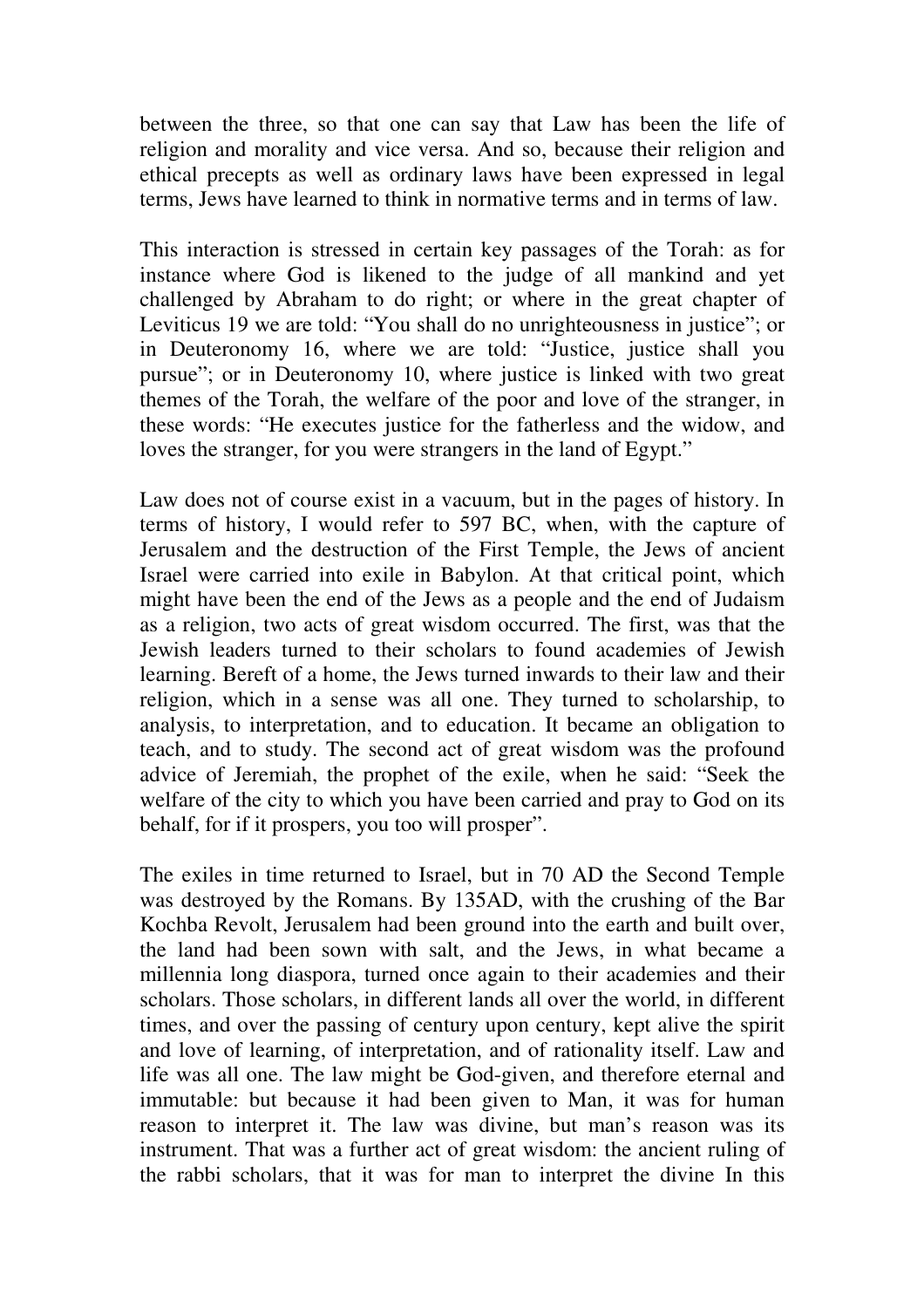connection of the law, I believe that Jews are fortunate, if that is the right word, for a lot of misfortune has been mixed up in it, in not only having been, as they are called, the people of the Book, that of course being a book of law, but in having been propelled into all the nations of the world there to experience, but as subjects not as masters, the various workings of mankind. They enjoy asking questions, they enjoy a good argument, they respect principle but are prepared to test it vigorously, they are idealists but respect pragmatism, they seek solutions for they have often found themselves in need of them. All this helps in the law. And they have always been guided by Jeremiah's great dictum about seeking the welfare of their city. They have also been guided by another great dictum, this time of a third century Babylonian sage, Samuel, who said "The law of the land is the law".

So much for an introduction. Now let us come right forward into modern times. If you look back over the last two decades of decisions in our courts, you can find cases which raise the issue of the interaction of Jewish and English law in subject matters running from birth, through education, employment, marriage and divorce, commercial dealings, to death and burial. Much of human life is here.

## **Let us consider some of these cases, and see where they take us.**

*Birth*. One of the most famous cases of recent years has been that of the conjoined twins, the so-called Jodie and Mary (*In re A,* [2001] Fam 147). The outlines of the story may well be familiar to you. The twins were born, in Manchester, to Maltese parents, who were devout Roman Catholics. They were joined at the lower abdomen: each had her own brain, heart, lungs, arms and legs. Jodie's brain, heart and lungs functioned properly, but Mary's did not. She had tiny non-functioning lungs, and a large but virtually useless heart. A common artery circulated blood between them. Thus it was Jodie's heart that was keeping them both alive. The medical prognosis was that if they were not separated Jodie's heart would inevitably fail and thus both twins would die. If they separated, Mary would inevitably die, but Jodie stood a more than 90% chance of survival. You may also know the outcome: the twins were separated, Mary died immediately and Jodie has made an excellent recovery, in which her parents have come to realize that they were blessed.

At the time of the operation, however, the parents had been unwilling for any surgery to take place. They wanted nature to take its course, in the main because of their religious beliefs. The hospital however wished to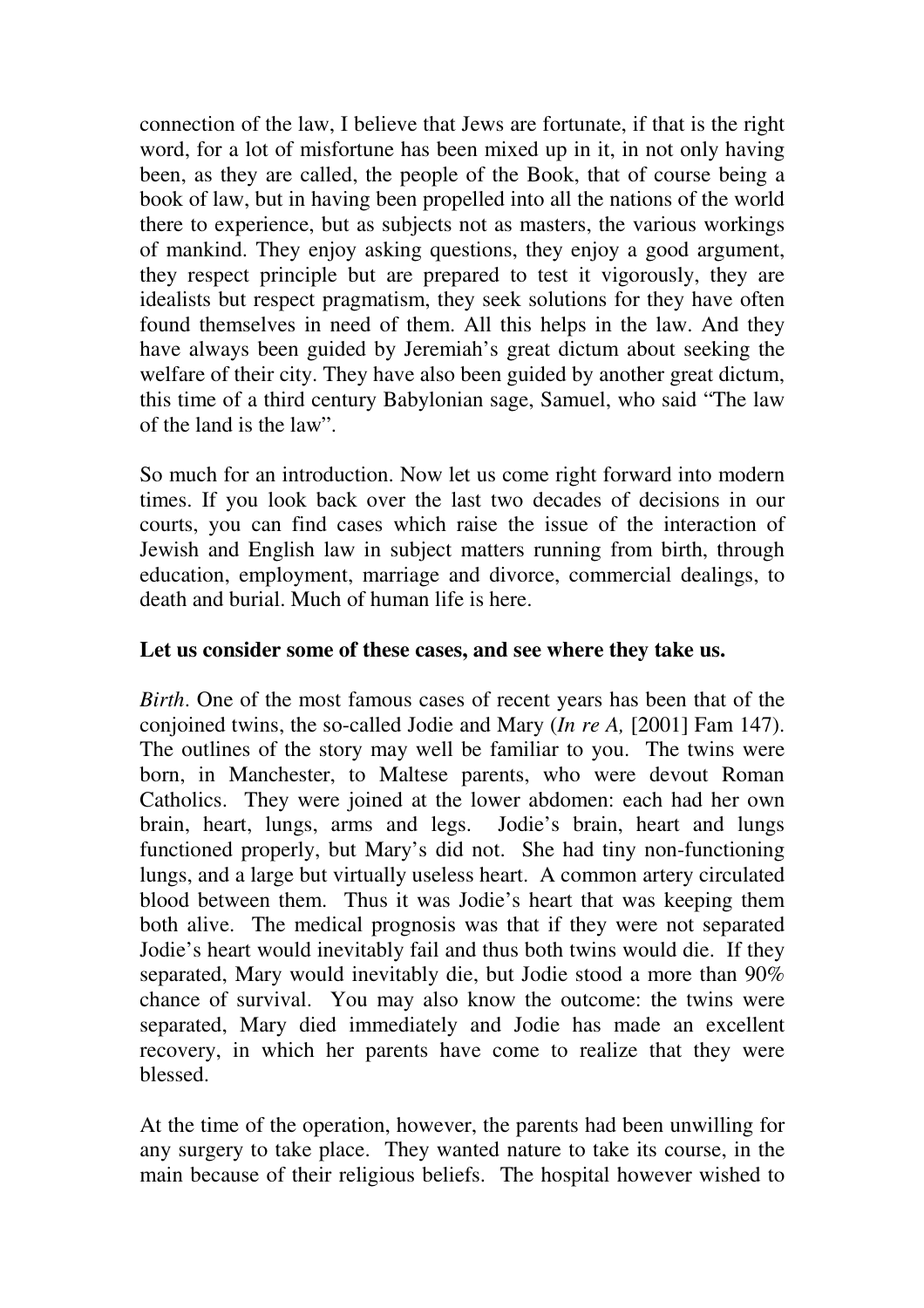operate to save Jodie's life. Because of the fatal consequences for Mary, the hospital applied to the court for a declaration that the operation would be lawful. At first instance in the family court, the judge granted the declaration requested. The parents appealed to the court of appeal. The case was heard as a matter of urgency in August 2000, and was argued, with an adjournment for further evidence, over several weeks.

In the court of appeal, the parents' religious beliefs were supported by evidence from the Roman Catholic Archbishop of Westminster. By an extraordinary stroke of fate the identical question had also come up 23 years earlier in Philadelphia. There, conjoined twins were born to an orthodox Jewish couple. The facts were identical save only that the parents there were willing to allow separation to take place: one twin could not survive, the other could, and without separation both twins would die: there was only one heart. These twins were born in a Roman Catholic hospital, where most of the nurses and the surgeons were Roman Catholic. Both the hospital and the parents religious authorities, in the case of the parents they contacted Rabbi Moshe Feinstein, a very famous authority on Jewish law. He ruled that the operation could take proceed: since one twin had no independent ability to survive, it was permissible to sacrifice that twin to save the other. Two analogies were referred to: the lawfulness of sacrificing a foetus incapable of existence independent of the mother in order to save the mother; and the lawfulness of surrendering a man guilty of a capital offence in order to save the inhabitants of a town to which he has fled from his pursuers. It is interesting to note that the hospital also received a response from the Roman Catholic sources saying that the operation to separate the twins was justifiable. As occurred later in England, the operation needed the sanction of the court to proceed; that sanction was given; and the operation was performed with the same result.

The English court decided that although, as an individual human being, Mary was owed a right to life, and that her human personality had equal inherent value with any other life, nevertheless in circumstances where the court was responsible for a decision affecting Jodie as well as Mary, where Mary was doomed in any event, but where Jodie could survive and prosper if separated, and where Mary was killing her sister, a balancing act had to be performed, which came down in favour of saving Jodie's life, if that operation could be lawfully performed.

But was the operation lawful or would it be a criminal offence? That was the question which the English court found hardest of all. [A famous nineteenth century case called *R v. Dudley and Stephens* had decided that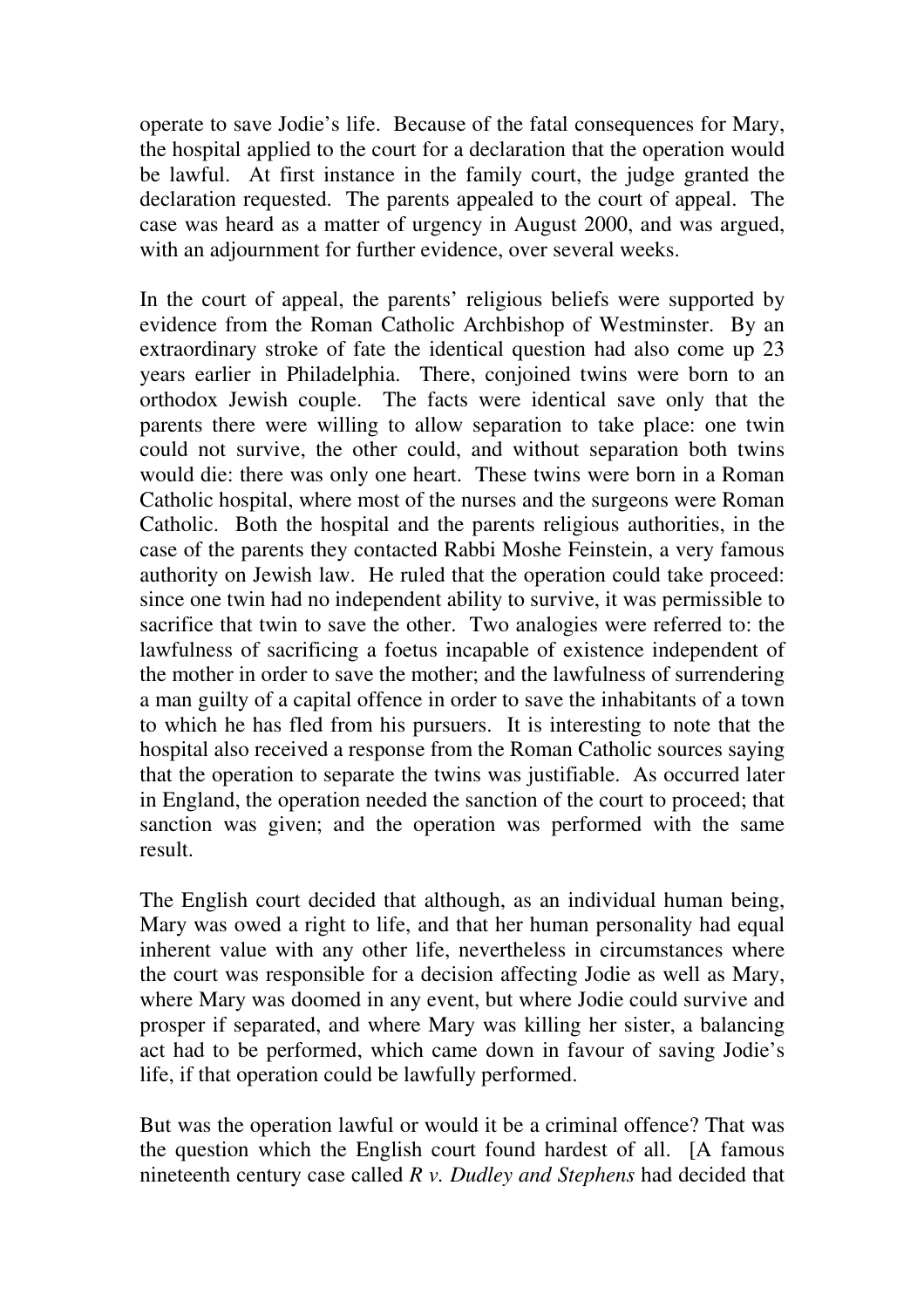it was not lawful for starving castaway mariners to kill their weakest member so that the stronger could survive by eating him. This is the account of the case given by David Pannick QC in his book entitled "Judges". It is a critical account, given by a Jewish writer, but I would stress that the case has to this day been considered to remain good law and I do not necessarily share the critical flavour of this author:

## *"["Judges" at pp 48/49, as marked]".*

Of course, the case of killing in preservation of one's own life, in circumstances where the selection of the victim is made by those who are stronger and most self-interested, and where the victim has done nothing to threaten the safety of his killers, is quite unlike the case of Jodie and Mary; and in theses circumstances the court of appeal made no secret of their desire to find a way round the earlier authority. But what was the true principle on which the case of twins was to be judged?]

One judge found the solution in a principle of quasi self defence: Mary's literal draining of Jodie's life-blood made it lawful for Jodie to be assisted in defending herself against that fatal assault. Another judge found the solution in the principle of the defence of necessity, namely that the operation was necessary to prevent an inevitable and avoidable evil, was no more than was necessary to prevent that evil, and was proportionate to the evil avoided. The third judge found a defence also in the fact that although the death of Mary was an inevitable consequence of the operation, it was not its purpose or intention.

It is not my intention to delve into the legal complexities and difficulties of this problem or of the judges' solutions. What I wish to emphasis, on this occasion, is that their solution was immeasurably influenced by Jewish teaching, illustrated by the existence and result of the previous decision in Philadelphia. Indeed, given the evidence filed by the parents, supported by the Cardinal Archbishop of Westminster, that Christian teaching asked and required that nature be left to take its course, that God's will as it were be done, the question arose as to what exactly Christian teaching did require. Of course the judges emphasised that they were a court of law, not of ethics or of religion. It is true at any rate that the courts of this country are courts of law. I am less sure that they are not to some degree or other courts of ethics. I am not sure where judges acquire the most basic premises of their thinking other than in a regard for and an unconscious adherence to fundamental values. Where do those values come from? Of course, judges are of all religious persuasions and of none. It is my belief however that Jewish values, transmitted through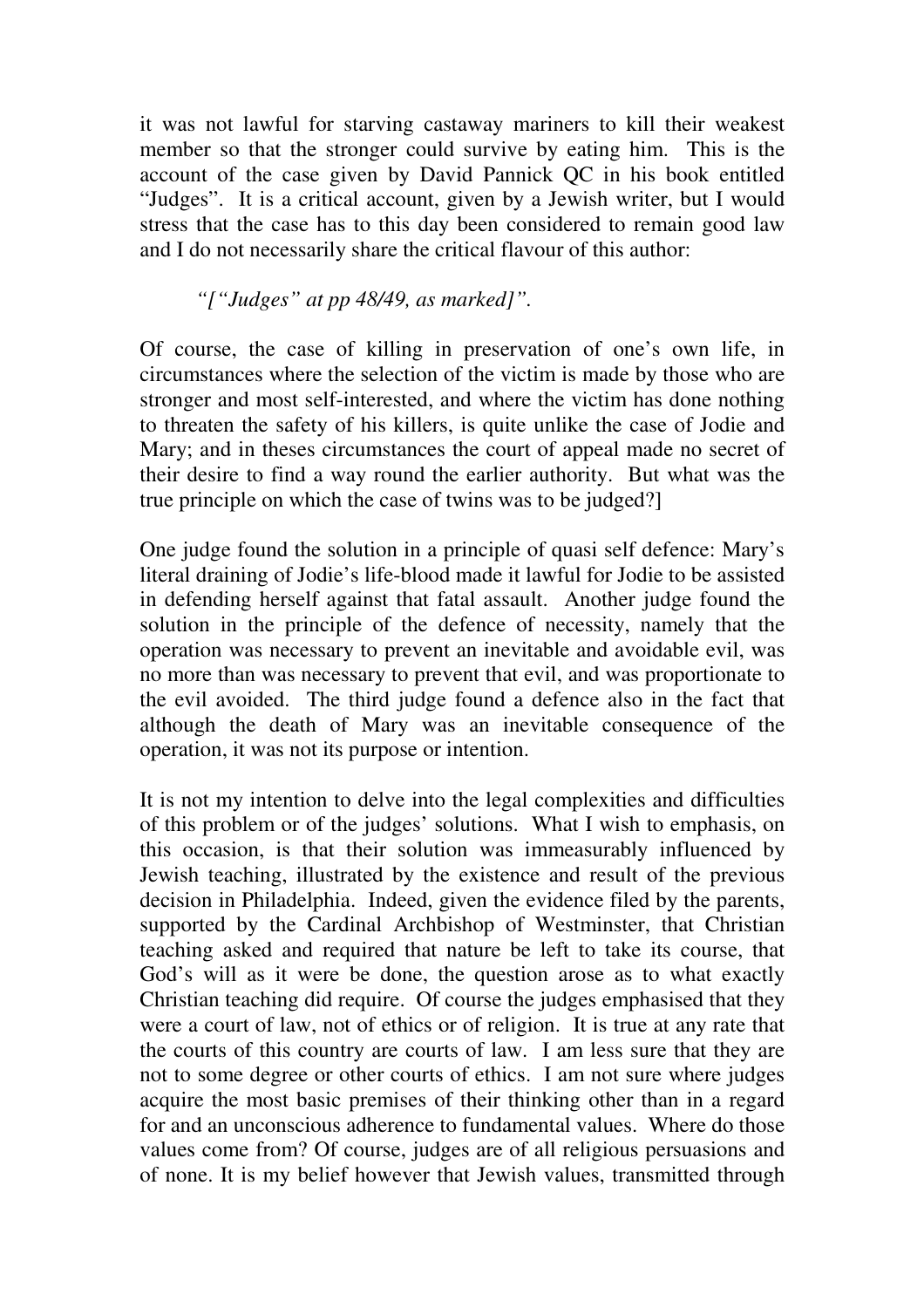Christian doctrine, have played an influential role. It is difficult not to find in the court's reasoning an unstated premise in favour of life, which certainly Jewish law favours. Lord Justice Brooke spoke repeatedly not so much of the Christian tradition, but of the Judaeo-Christian tradition, for example in this remarkable passage:

"There can, of course, be no doubt that our common law judges were steeped in the Judaeo-Christian tradition and in the moral principles identified by the Archbishop when they were developing our criminal law over the centuries up to the time when Parliament took over the task. There can also be no doubt that it was these principles, shared as they were by the other founder members of the Council of Europe 50 years ago, which underlay the formulation of Article 2 of the European Convention on Human Rights. Although parts of our criminal law, as enacted by Parliament, reflect a shift away from some of the tenets of Judaeo-Christian philosophy (in particular, for example, a shift away from the Catholic Church's teaching on abortion) in favour of the views of the majority of the elected representatives of an increasingly secular (and increasingly multi-cultural) modern state, there is no evidence that this process is at work in that part of our law concerned with the protection of human life between the moment of birth and the moment of death."

*[at [2000] 4 All ER 961 at 1024j/1025a]*

The case of Jodie and Mary is a recent and poignant example of English law's willingness to find in the Judaeo-Christian ethic a solution to current legal problems. But it is by no means alone. I would merely cite one other very famous example. The whole of English law's modern law of liability in negligence is based on Lord Atkin's famous invocation of love of neighbour in the leading case some 70 years ago of *Donaghue v. Stevenson*. He there said that the duty of care which has to be found to support liability in law for negligence is a duty owed to one's neighbour. That was of course a reference to the command from Leviticus 19:18 that "Thou shalt love thy neighbour as thyself".

*Circumcision.* After birth, in the Jewish tradition only 7 days, but in the Muslim tradition, possibly deferred for up to 7 or so years later, comes circumcision of the male child. My next case concerns such circumcision in a Muslim context, but there is reference also to Jewish circumcision. In general, English law has been complaisant to the practice of male circumcision, despite some opposition on the ground that it is an unwarranted assault on the child. In *Re J* [1999] 52 BMLR 82, an English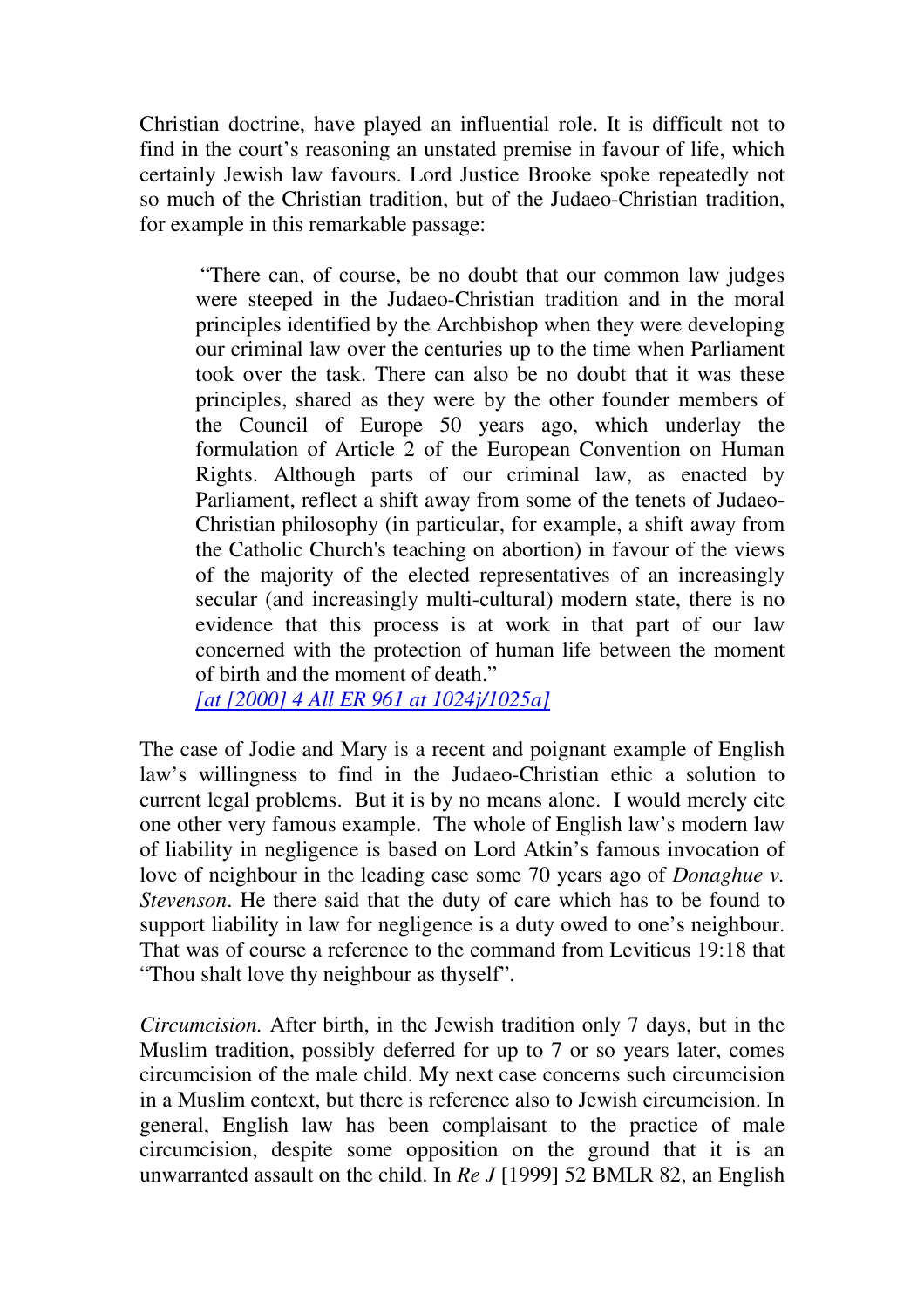Christian mother and a Turkish Muslim father had married briefly. The mother had promised before marriage to have any boy born to them circumcised. They separated when the boy was 2, and he remained with the mother. Both parents were essentially non-practising members of their respective faiths and neither mixed in Muslim circles. Nevertheless, the father felt passionately that his son should be circumcised so that he would have the opportunity of being given his proper identity as a Muslim and be able better to identify with his father. The court had to decide, on the English law *Children Act* test of what was in the child's best interests, in circumstances where the parents were in dispute, whether the boy should be circumcised. In the exercise of his discretion, taking into account all the factors, including importantly the fact that circumcision was a medically unnecessary operation for the lad, the family court judge decided against ordering circumcision, and the court of appeal agreed. Essentially the case was decided by the first judge's exercise of his discretion. The court of appeal emphasised that it was laying down no general prescription, underlining, as the judge had done, that where, as in the Jewish tradition, circumcision is immediate, there was much less chance of forensic dispute. The decision may tell you little other than that, within the overarching rule of the best interests of the child, everything lies within the individual judge's discretion; and also that, in a difficult dispute, the judge can always opt for the status quo.

*Education.* There is apparently no Jewish school in Leeds, but there are two in Manchester. Jewish families in Leeds who want to send their children to Jewish schools have to undertake a 45 journey twice a day across the Pennines. In practice, the Leeds families clubbed together to organise a bus routine. But it was expensive, and they thought that the Leeds council should pay, as part of their £3.4 million p.a. budget for school transport, which included taking children to Anglican and Roman Catholic schools, even where those lay outside Leeds, although none was further than 8 miles from the city boundaries. Leeds rejected the families' application, on the ground of distance, cost and the availability of general education within Leeds, including, in one multi-cultural school, some Hebrew classes. The families sought judicial review of that decision, alleging inter alia discrimination and breach of various articles under the Human Rights Convention: *R v. Leeds City Council* [2005] EWHC 2495 (Admin) (Wilkie J). It is an example of how, in the world since 2000 of the Human Rights Act, arguments may be addressed by reference to the European Convention. In this case, however, all the families' arguments failed. It was said that there was no true comparison with the local Christian schools and distant Manchester. Moreover, on the evidence of the Beth Din (that is to say Jewish Court) of Leeds, attendance at a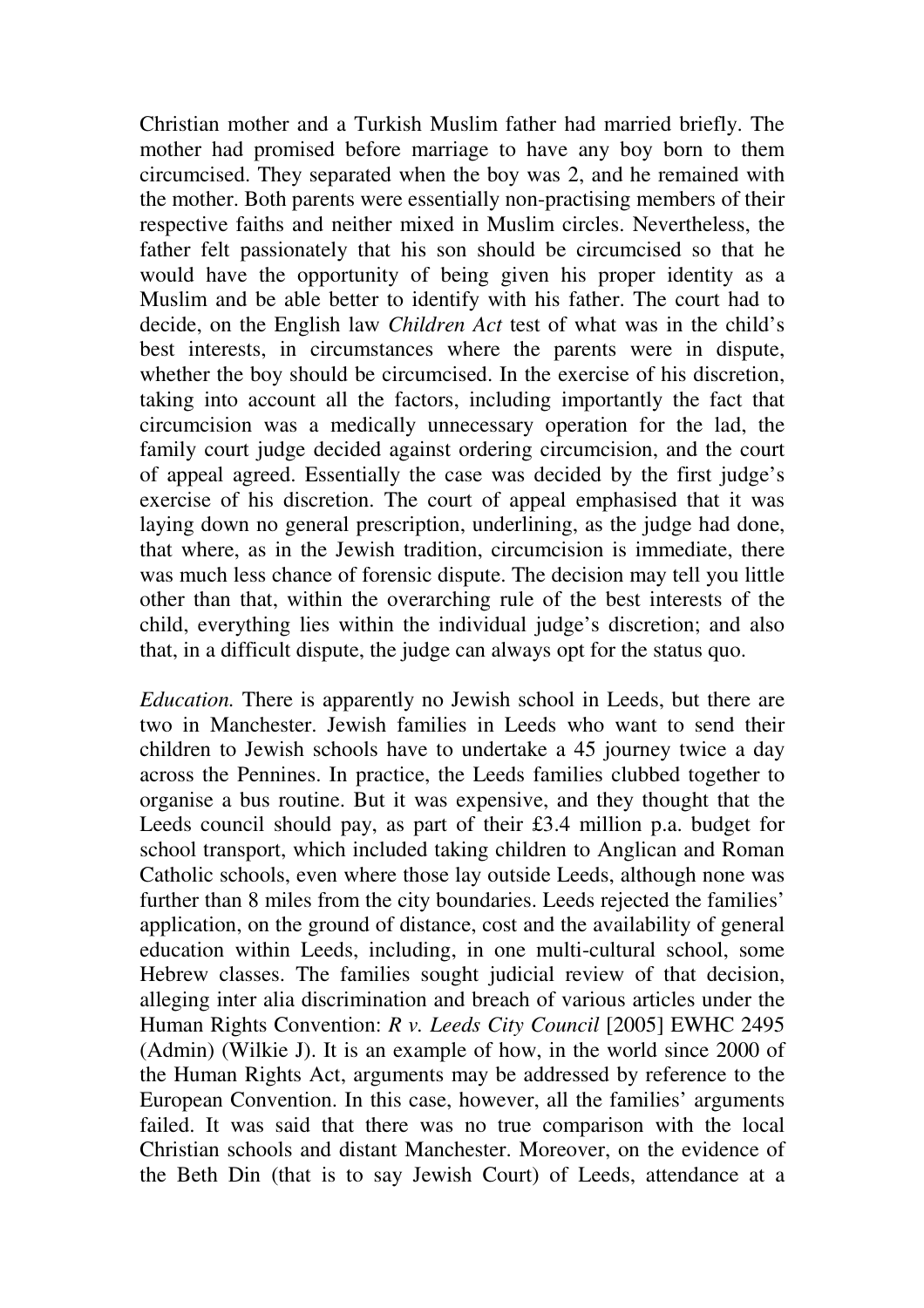Jewish school, although desirable, was not a requirement of Jewish law. In any event, the children were in fact attending the Manchester schools. The judge held that Leeds' decision was neither irrational, nor discriminatory, nor in breach of any human rights.

Some of this reasoning might be contrasted with the earlier case of *R (Williamson) v. Secretary of State for Education and Employment [2005]* 2 AC 246, a case which went to the House of Lords, on whether the statute which prevents corporal punishment in all schools was in conflict with the human rights of Christian parents and teachers who believed that education in the enforced absence of loving corporal discipline as previously practised in certain Christian schools was in breach of article 9 of the Human Rights Convention. It was held that there was a breach of article 9, but that it was justified by the national policy against corporal punishment in schools in general. The *Leeds* case indicates how the legal jurisprudence of both judicial review and of the Human Rights Convention may enter into such disputes. However, the practical and undogmatic teaching of Jewish law in this instant left the Leeds families case without firm support.

It may be of interest to observe that in the *Williamson* case in the court of appeal, where I sat with Buxton LJ and Arden LJ, the parents and teachers of the children who brought the judicial review proceedings relied as biblical authority on statements in *Proverbs* such as the well known dictum that "Spare the rod and spoil the child." However, in Jewish law the dicta of *Proverbs* are far less influential than what might be called the real law to be found in the first five books of the Hebrew Testament. Hence, the dominant text in Jewish law is to be found in Leviticus 19.14: "You shall not place a stumbling-block before the blind". This has been interpreted by Maimonides among others to relate to the need for a parent to be cautious in the discipline of children – "lest he cause them to stumble": see *Williamson* [2003] QB 1300 at para 173.

*Employment*. In the past neither English law nor the Strasbourg jurisprudence of the Human Rights Convention has been very amenable to religious employees who have been asked to work on their Sabbath, whether Christian or Jewish. It is not clear why that should be, save for a general concern to keep employment law clear of such considerations. However, in *Copsey v. WBB Devon Clays* [2005] ICR 1789, the court of appeal held, obiter, by a majority, that it might be unfair to dismiss someone who had first been employed on the basis that he worked Monday to Friday and then later was required to work on his Christian Sabbath Sunday, *unless* the employer had tried to reach a reasonable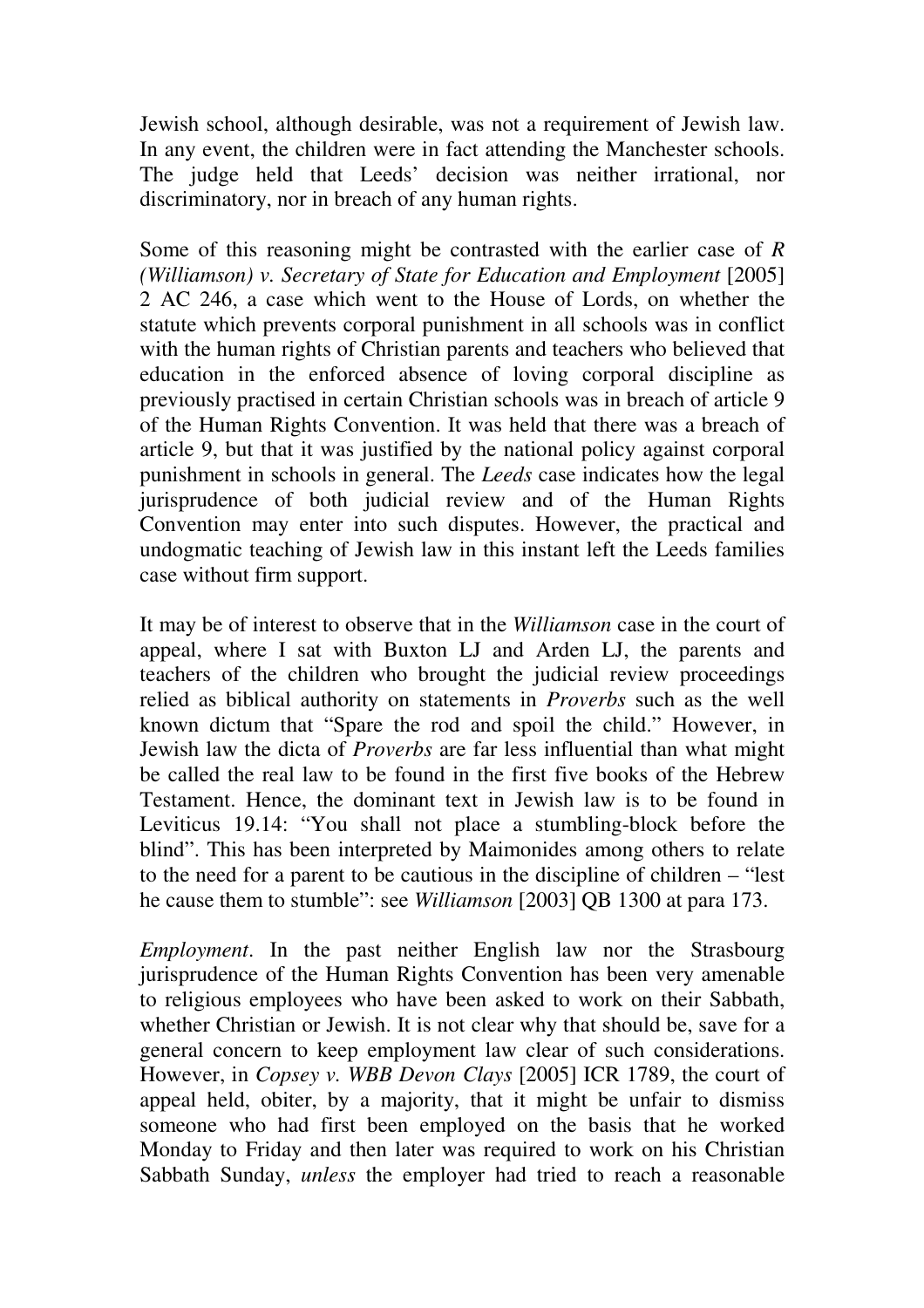accommodation of the various interests involved. On the facts in that case, however, that was what the employer had sought to do. I would have thought that a decent employer would seek to accommodate the religious sensibilities of its work-force, as far as it reasonably could, and that is in effect what still more recent anti-discriminatory legislation has required.

Another employment case is that of *Simon v. Brimham Associates* [1987] IRLR 307 (CA). There a Jewish man applied to a firm of employment consultants for a position. He was asked for his religion, and declined to answer. He was told, in explanation, by the consultants that their principals were Arab and that if he was Jewish, it might preclude his selection. The applicant then withdrew his candidacy and sued for discrimination under the Race Relations Act. He lost, on the basis of a finding by the employment tribunal that there was no discrimination because he was treated in exactly the same way as any other candidate. It is hard to understand the decision, other than on the pragmatic basis that the applicant was not known to be Jewish and had not put the putative employer or its agent to the test. However, the court of appeal did conceive that in theory at any rate words or acts of discouragement could amount to discrimination.

A third employment case is that of a rabbi, who had been dismissed from his position by the late Chief Rabbi on the basis of a commission of inquiry's findings that he was guilty of serious misconduct unbecoming of a rabbi. See *R v. Chief Rabbi of the United Hebrew Congregations of Great Britain and the Commonwealth, ex parte Wachmann* [1993] 2 All EWR 249. The rabbi sought judicial review of the Chief Rabbi's decision, but it was held that such decisions in his religious and disciplinary capacity were not the decisions of a public body amenable to judicial review. In this context, the judge spoke of the distinction between church and state, perhaps better known in America or France than in England. But that is another subject.

*Marriage and divorce.* The Marriage Acts recognise marriage according to Jewish law, or in the statutory phrase "according to the usages of the Jews", and this is one of the few long-standing exceptions to solemnisation by approved Christian or secular methods. (Apparently, as I heard at a recent lecture in the Master of the Temple's series on Islam and the Law, the same dispensation is available for marriage by Islamic rites, but very few mosques have registered themselves for it.) English law has also and much more recently, in 2002, and after great difficulty, found a way to legislate in favour of a wife who experiences difficulties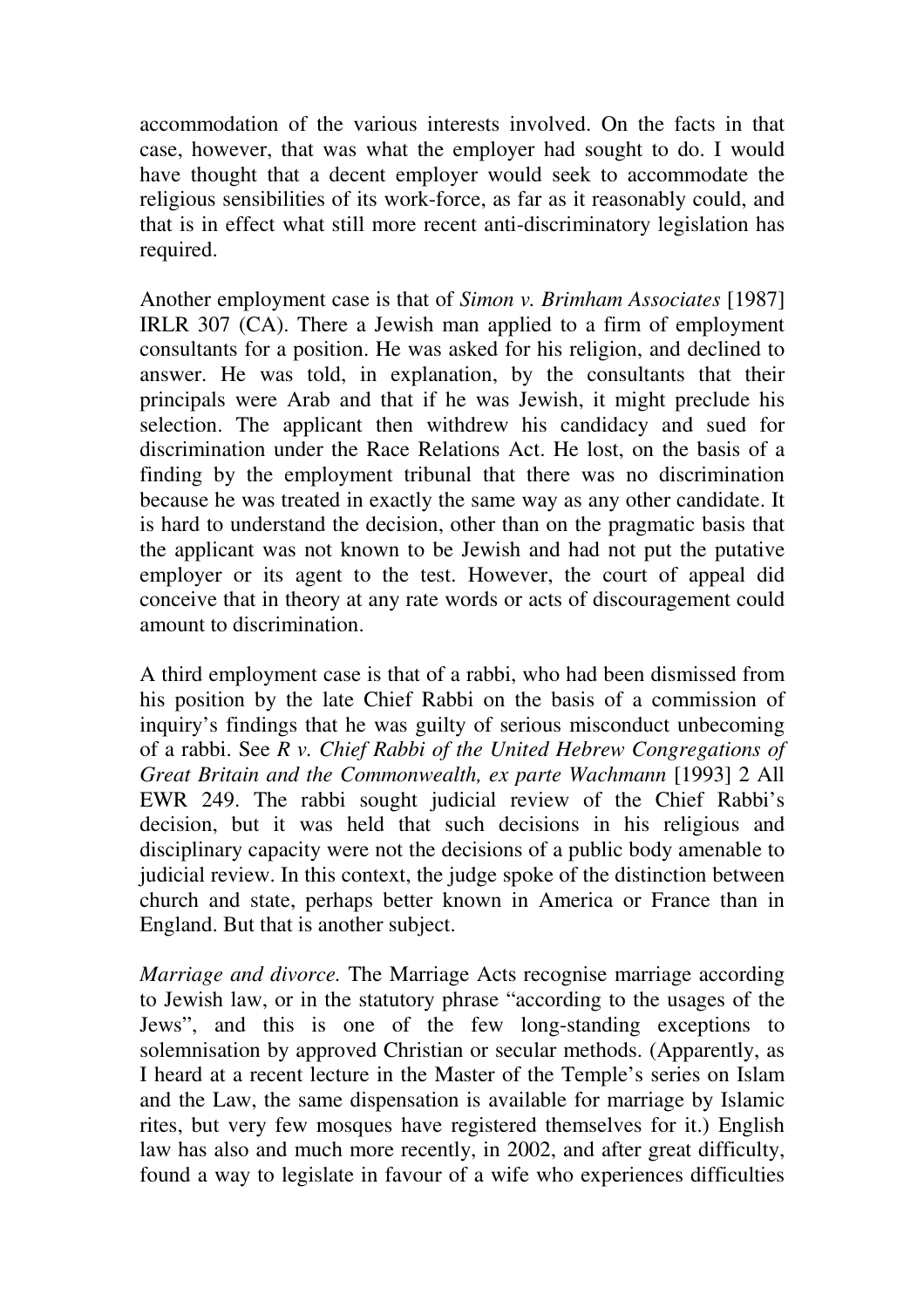in obtaining a *get*, that is to say a divorce under Jewish law: a decree nisi will be refused until the *get* is granted. In the same context, although prenuptial agreements are not at present binding in law (but as you may know the point has within the last few weeks been debated in the House of Lords and judgment is awaited), a pre-nuptial agreement to provide a *get* in the case of divorce was held in *N v N* [1999] 2 FLR 583 to be relevant to the exercise of the court's discretion to delay making a decree nisi absolute until a *get* was provided. On the other hand, a Jewish divorce by way of *get* in England, for instance under the auspices of the London Bet Din, is not recognised as a valid divorce in this country, which can only be obtained in judicial proceedings here under secular law: see *Maples v. Melamud* [1988] Fam 14. And that even applies to a divorce by way of *get* recognised as valid in Israeli law unless the whole proceedings by way of *get* take place in Israel: see *Berkovits v. Grinberg*  [1995] Fam 142. That was a case where Dayan Berkovits, as a judge of the Federation Bet Din, himself petitioned the court on behalf of the divorcing couple, and conducted the case in person: and the judge said of the submissions he had heard that "treading the seemingly interminable desert of child abuse, the case was an intellectual oasis and a pleasure to try".

*Commercial disputes.* These may be litigated by consent before a Bet Din. The current procedure, initiated I think on the advice of Lord Woolf, (and as of last year, as I heard again in that recent lecture in the Islam and the Law series, this procedure has been adopted by the recently formed Muslim Arbitration Tribunal or MAT) is for the litigants to enter into an arbitration agreement. This has at least two advantages: one, is that the arbitration can, by agreement, be conducted under Jewish procedural and substantive law. This can get over the difficulty that an agreement cannot under English law normally be governed by Jewish law, since, outside exceptions such as arbitration and contracts relating to wills or succession, only the system of law of a state can be made the proper law of a contract: see *Halpern v. Halpern (No 2)* [2007] 2 All ER (Comm) 330 (CA). The other advantage is that the Bet Din judgment in the form of an arbitration award can then be enforced in the courts of England (or elsewhere).

A number of difficulties may nevertheless remain. One is that the English courts will not enforce an illegal agreement, that is to say an agreement which has been entered into in order to break the law. Thus where a father in Iran and a son in England entered into an agreement to smuggle carpets illegally out of Iran, the son could not enforce in the English courts his successful claim before the London Bet Din in circumstances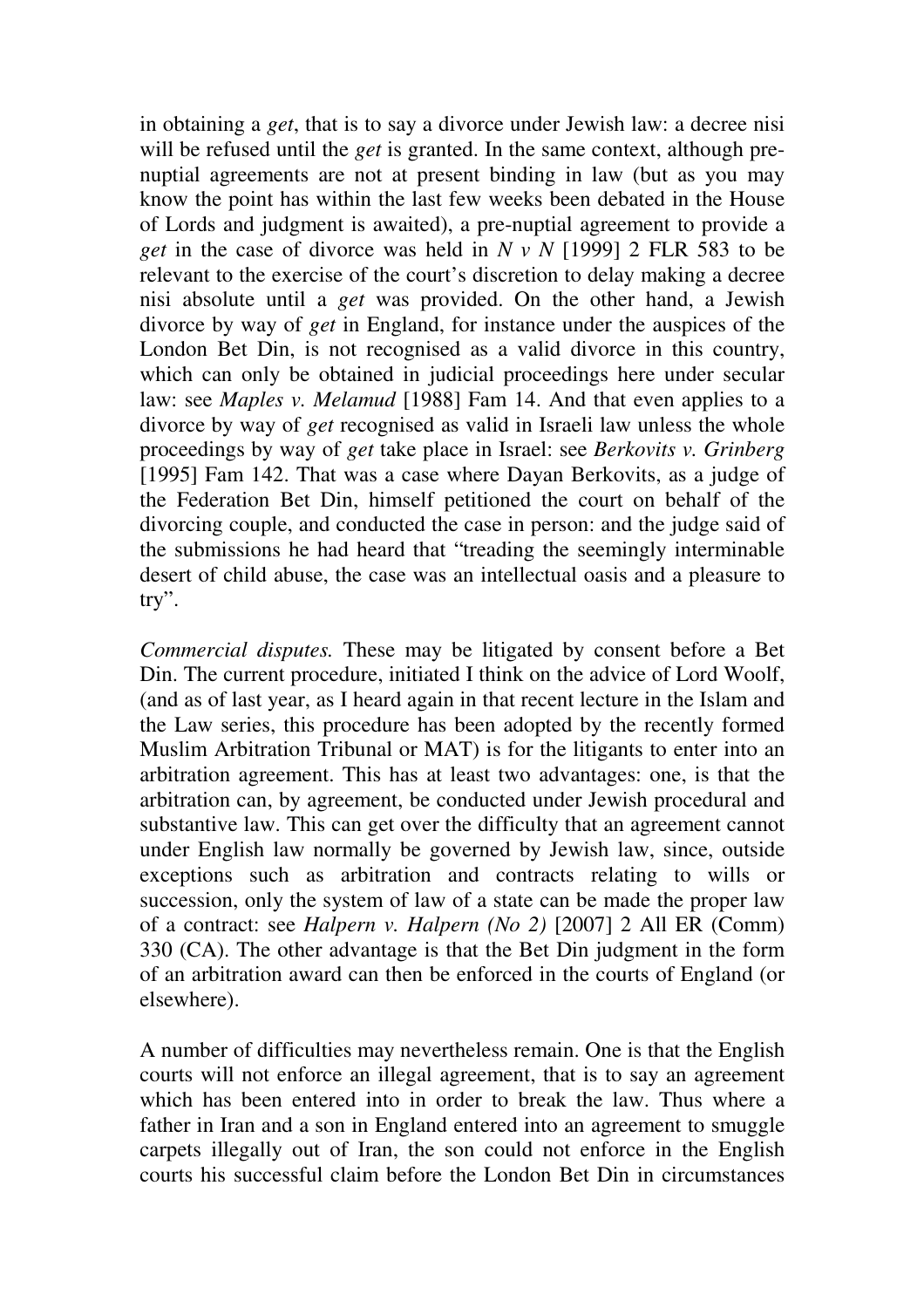where the Bet Din judgment itself spoke of such illegality: *Soleimany v. Soleimany* [1999] QB 785 (CA). That was so even though Jewish law itself has, it was said in that case, no doctrine of the unenforceability of illegal contracts. On the other hand it is against the public policy of English law to enforce illegal agreements, and public policy is one of a small number of exceptions which may interfere with the enforceability of arbitration awards. It would be different if the arbitration award makes no finding of illegality, or a fortiori rejects a case of illegality, as long at any rate as any alleged illegality is not patent to the English court (see *Westacre v. Jugoimport* [1999] 2 Lloyd's Rep 65 (CA)) or if the attempted illegality was not carried out (*Kohn v. Wagschal* (CA, 2007)).

Incidentally, a propos the *Soleimany v. Soleimany* decision, I have read that a doctrine of the unenforceability of illegal contracts *is* part of Jewish law. Indeed, a distinction is made between illegality under legal law and under ritual law. Thus a contract will not be enforced if its performance is illegal under the former, but it will be enforced if its illegality arises only under the latter: as for instance where a contract is made on a Sabbath. However, anyone who has studied the law of illegality in English law will know that it is a difficult subject: and I certainly do not know what Jewish law would say about a contract which was not only made on the Sabbath but was due to be performed on it. However, if performed on the Sabbath, the seller could, as I understand it, claim for the price and the buyer could claim for misperformance. No questions please; I told you at the beginning that I am walking on thin ice!

Another commercial case which was decided in recent years in the English court was *Kastner v. Jason* [2005] 1 Lloyd's Rep 397 (CA). There the claimant before the London Beth Din made a claim which arose out of an investment which the claimant said had been procured by fraud. The claim was conducted under an arbitration agreement. The claimant obtained from the Beth Din a preliminary, interlocutory, order under Jewish law, called an *ikul*, which was analogous to the English freezing order or *Mareva* injunction as it used to be called. Apparently the Jewish *ikul* is of much older antiquity than the *Mareva*. The order was made in respect inter alia of the defendant's English home. A caution was recorded on the land register. Unfortunately, the rogue sold his home to a buyer whose solicitor did not notice the caution: the rogue decamped to the US. The question arose as to the status of the *ikul*: did it provide security in the home itself (in which case the buyer, innocent but on constructive notice, would have suffered the consequence), or was it just like a freezing order, a matter of personal obligation which did not amount to a charge over the property? Unfortunately for the claimant, it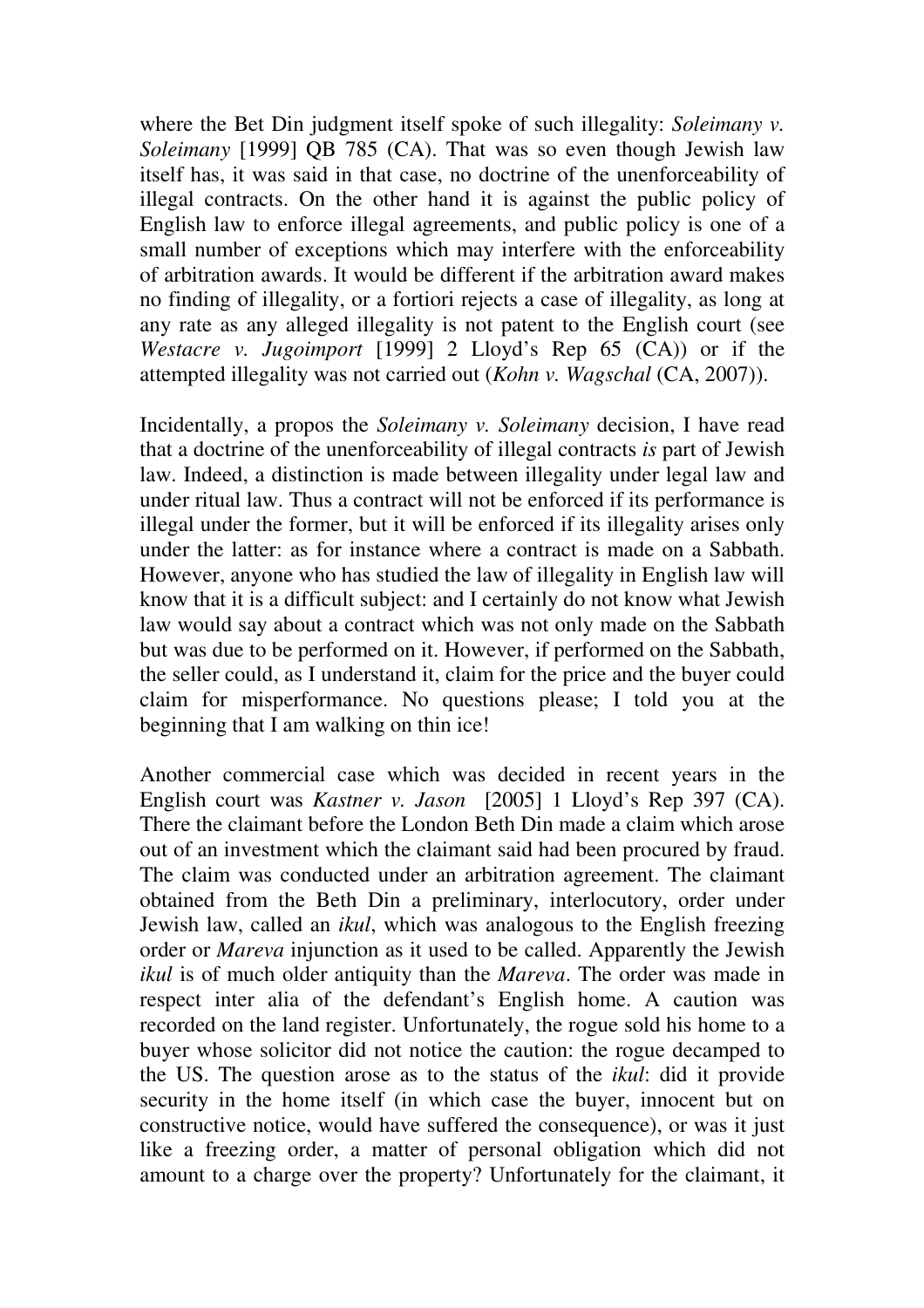was only the former. Alternatively, it was argued that if Jewish law failed to give the answer, a solution could be found under English law. It was held that it could not.

*Death.* Finally, death. In *Ex parte Worch* [1988] QB 513 (CA) a Jewish man died in a car accident involving no other car. The coroner required a post mortem and an inquest. The widow wanted an immediate burial and complained that a post mortem was forbidden by Jewish law. As it was, the post mortem took place promptly the day after death, and the inquest the day after that. The widow later took proceedings by judicial review for declarations that the coroner had acted unlawfully. Those were in the days before the Human Rights Act, so the argument could only be addressed as a matter of English law, viz under section 21(1) of the Coroners (Amendment) Act 1926. The divisional court found in favour of the widow on the question of the post mortem, but the CA disagreed. The litigation proceeded solely on the wording of the statute, the details of which need not detain us. Nowadays, an argument could be raised under article 9 of the Human Rights Convention, but would be met by an argument of justification.

There is law after death, for, after death, unfortunately, come disputes about wills and succession. There are a number of cases here with a Jewish law content. Of particular interest is *Re Berger* [1990] Ch 118 (CA). The deceased made an English will in 1975, which was valid. Two years later, in 1977 he made another English will, which was procedurally invalid, and also a Jewish will or *tsavah*, which was executed in accordance with the Wills Act 1837. The Jewish will was held to incorporate the dispositions of the invalid 1977 English will and was held to be enforceable as the deceased's last will. Thus the deceased's final dispositions were all recognised.

**Let me now come to the third and final part of my lecture:** and proceed briefly from the small and discrete, from my examination of some recent cases as examples of the incidence of Jewish law in the context of English law, to the broader picture, which requires some perspective and synthesis.

Let me start with Jewish law, of which I remind you I am not a scholar. The remarkable thing about Jewish law, whatever its antiquity, is first, that although it is divine in origin, it is clear doctrine that it is for man to interpret; and secondly, that Jewish law has developed for the most part in exile. The first matter I have already referred to as unpicking the lock of immutability. It has enabled Jewish law to reflect society. The second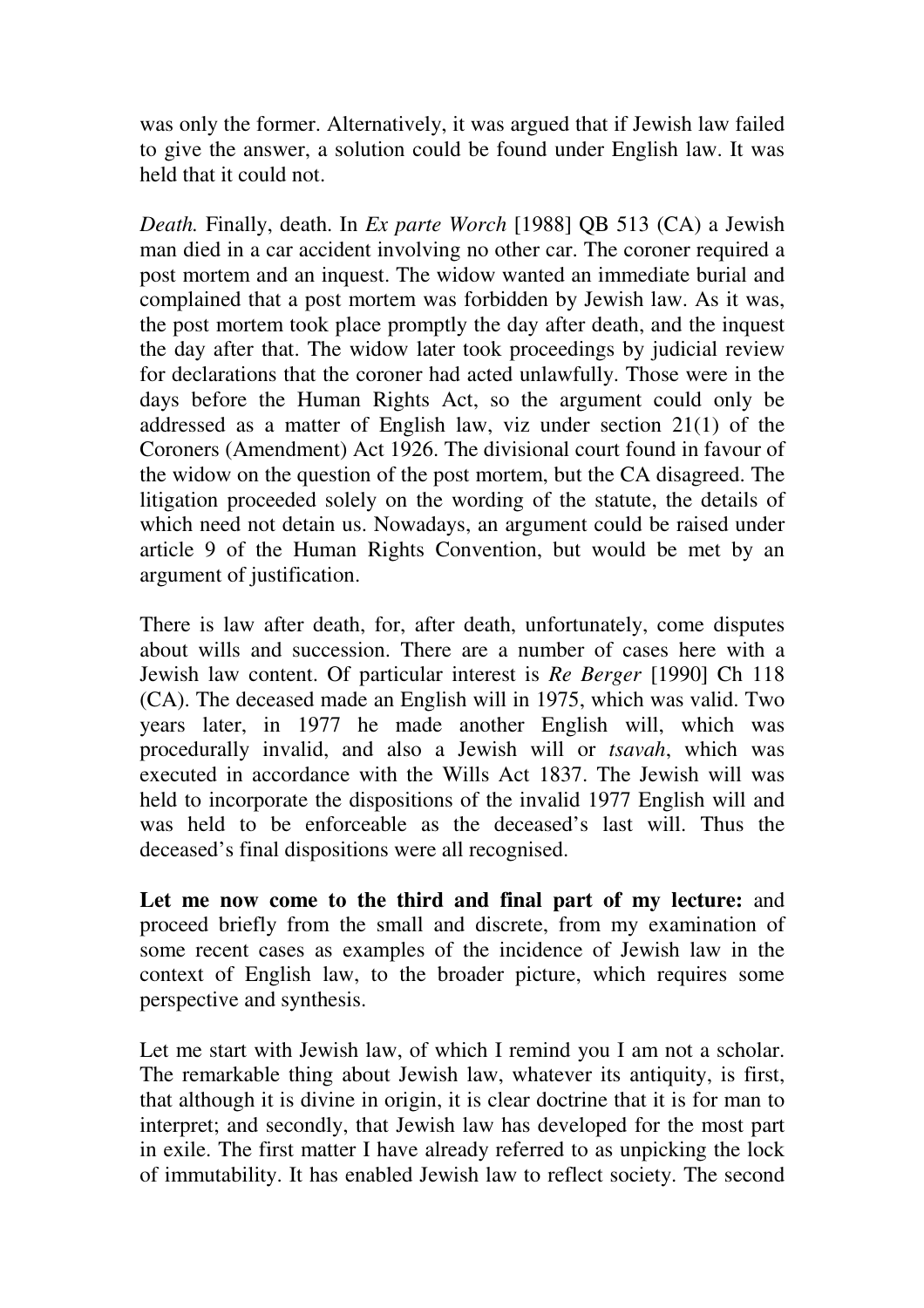matter has given Jewish legal scholars a great advantage in their age-long development in the law. They could neither legislate nor rule. They might try to impose but it was all, fundamentally, a democratic exercise in consent. Exile also meant that Jewish law has long lived in the shadow of another law. That is perhaps good practice.

Thus the legal characteristics of the Jewish people are that they are very ancient, that they have been stateless and powerless and without a legislature, whether king or parliament, for the majority of their existence, that they have exercised their wisdom and understanding in the context of many different cultures and nations, that they have had to balance the principles of a divine code with the pragmatism of human interpretation, and, beyond all, that in doing so they have been guided by very deeply inculcated ethical beliefs which are fundamental to their thinking at its most basic level: beliefs such as that justice and judgment are divine attributes, that man is made in God's image and therefore is worthy of the utmost personal dignity, that for all that Adam and Eve erred, for it is human to err, the pursuit of knowledge, wisdom and understanding is a human duty, and that with the help of such knowledge, wisdom and understanding it may be possible, but in any event, it must be attempted, to find solutions to the problems of mankind in society.

And as for English attitudes to law and justice, what are they? First, it has to be said that the memory of English law traditionally does not go further back than 3 September 1189, the coronation day of Richard I, a long time ago but immeasurably shorter than the memory of Jewish law. That is also the time from which England measures the development of its common law. One may debate whether that comparative absence of longevity is an advantage or a disadvantage or merely a matter of historical comment. Secondly, although English law has had the advantage from time to time to have been influenced by the civil law of Europe, it has on the whole also had the even greater good fortune to develop in a largely homogeneous, insular realm. Thirdly, there has always been a king or a parliament to legislate. The judges and the common law have therefore only exercised their interpretative powers in areas which statutes have left untouched, or within the gaps of legislation. Those areas, however, are large and also fundamental, and there the pragmatism of the common law operates. Fourthly, even long before England became a parliamentary, let alone a modern democracy, the institution of the jury, which goes right back to earliest times, has been a bulwark of democratic intuition at the very heart of the administration of justice. Partly I think for this reason, and also partly because it is in the nature of this phlegmatic island race which loves pragmatism and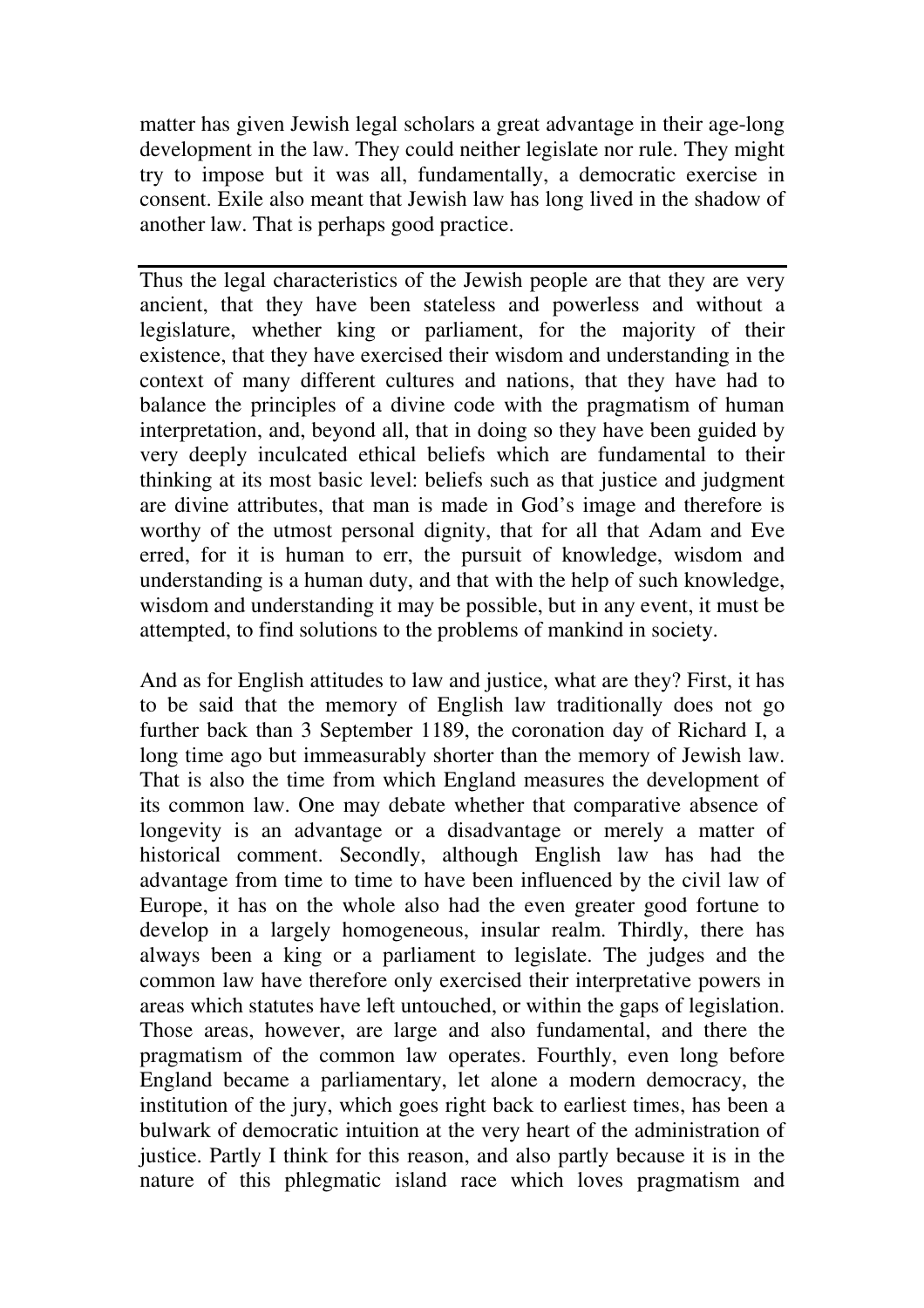suspects theory, a sense of fairness is endemic in its people and their law. Fifthly, the senior judges of England have throughout this time, because they have been small in number and selected from an independent profession, had the power of great prestige, and thus have been reasonably independent in their judgment, and increasingly so. Sixthly, in modern times, possibly under the influence of the United States, the courts have become increasingly an instrument of democratic thought and sensibilities. Seventhly, following the holocaust in Europe and the creation of the European Convention of Human Rights, English law has become increasingly conscious of human rights law, and the enactment of the Human Rights Act 1998 has given a great impetus to this trend by enacting that Convention into English law.

Above and beyond these matters, what is perhaps of particular note for present purposes is that throughout this period England has been a Christian, and latterly, a Protestant Christian country. There are no doubt differences in the Jewish and Christian religions, but ethically speaking they come from common stock. I am sure that this has throughout had a very considerable, unarticulated, influence on English law at the most fundamental level. And as for the interface of law and justice, the bottomup approach of the English common law means that it shares with what has always been my admittedly rather untutored understanding of Jewish law, which is that it seeks, by a process of reason and human sympathy, to reach the best rules.

What of English law's attitude to Jewish law? I think the cases I have outlined before you demonstrate that English law is supreme and coercive, but that in areas where personal autonomy can be recognised, English law is willing to permit Jews to regulate their affairs according to their own laws and usages, while nevertheless continuing to control and regulate the limits and exercise of that permissiveness. No law proscribes circumcision, but if a dispute arises about its performance, that dispute will have to be resolved by English law. Where discretion has to be exercised, it will be the discretion of the judge acting under English law which will be decisive, but in exercising that discretion he will take into account the importance of established Jewish law. A Jewish marriage is valid, because the English statute recognises it as such. A Jewish will is valid, if it fulfils the forms of the English law as to the validity of wills. However, a Jewish divorce is not valid, because English divorce statutes do not recognise it. It is only valid if it is recognised as a foreign divorce. In such matters, as in the matter of the proper law of contracts, English law is part of the laws of nation states, not of peoples or religions.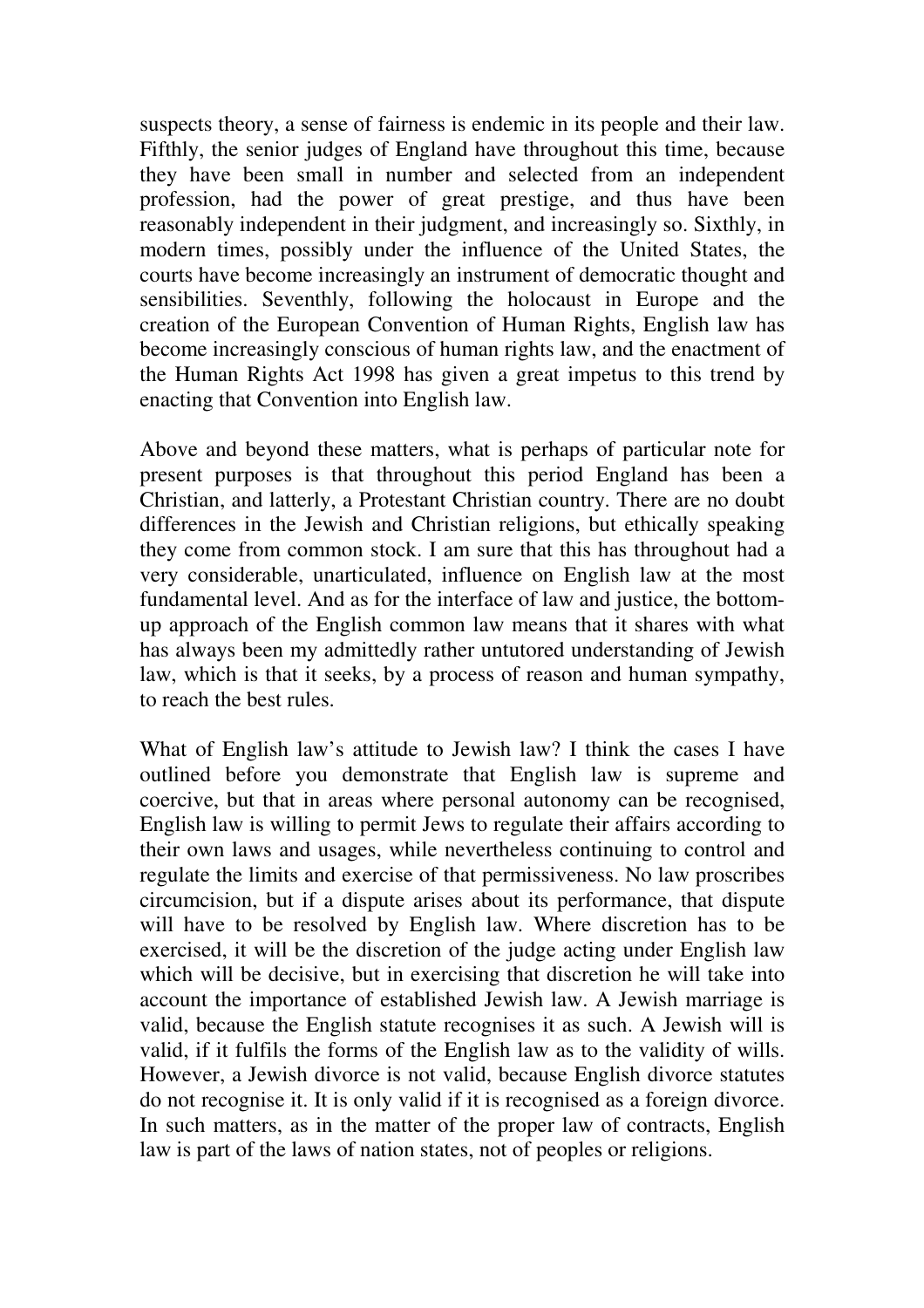Moreover, it is an essential doctrine of English law that what is not forbidden is permitted. Thus there is nothing to prevent Jews seeking to resolve their disputes before a Beth Din, just as there is nothing to stop anyone from resolving their disputes by any recognisable means of alternative dispute resolution. If, however, those litigants want the result to be binding, then they would either have to enter into a compromise settlement, which is the normal outcome of mediation and indeed a very frequent outcome of all disputes, or they would have to enter into an arbitration agreement. English law will enforce arbitration awards, subject to exceptions such as those relating to procedural validity and to public policy.

Thus English law favours personal autonomy, but of course one of the conditions of that favour is true autonomy, and English law as a matter of public policy will not uphold any agreement which has been procured by duress, which is the absence of true consent: see *Kaufman v. Gerson*  [1904] 1 KB 591. That case concerned a claim for money payable under a contract made in France by a wife who made that contract in order to deter the claimant, who was threatening to bring a criminal prosecution against her husband, from doing so. Nothing in that case turns on Jewish law, but the litigants, to judge by their names, appear to have been Jewish.

Where then may conflict arise between English and Jewish laws? Disputes may arise, of course, between the state and Jewish people if the state seeks to legislate on a subject-matter of concern to Jews, such for instance as ritual slaughter. In fact, English law permits ritual slaughter. That, however, would be a matter principally for Parliament and democratic accountability. Disputes may arise between public bodies and a Jewish citizen, where any dispute would be mediated in accordance with the underlying law but that law may give to the public body a wide area for its own decision-making. Nevertheless, recent decades have shown the great growth of judicial review, and in the last decade, the advent of the Human Rights Act, both of which assist the citizen to hold public bodies accountable to rationality of process and to democratic and pluralistic values. English law has on the whole shown itself complaisant to taking into account Jewish among other values. And disputes may arise between citizen and citizen. Here again, English law has shown itself complaisant to taking into account Jewish values: for instance as long ago as 1811 in the case of *Lindo v. Unsworth* (1811) 2 Camp 602 it was held that a Jewish indorsee of a bill of exchange who omitted to send notice of dishonour on a Jewish festival when he was unable to attend to secular